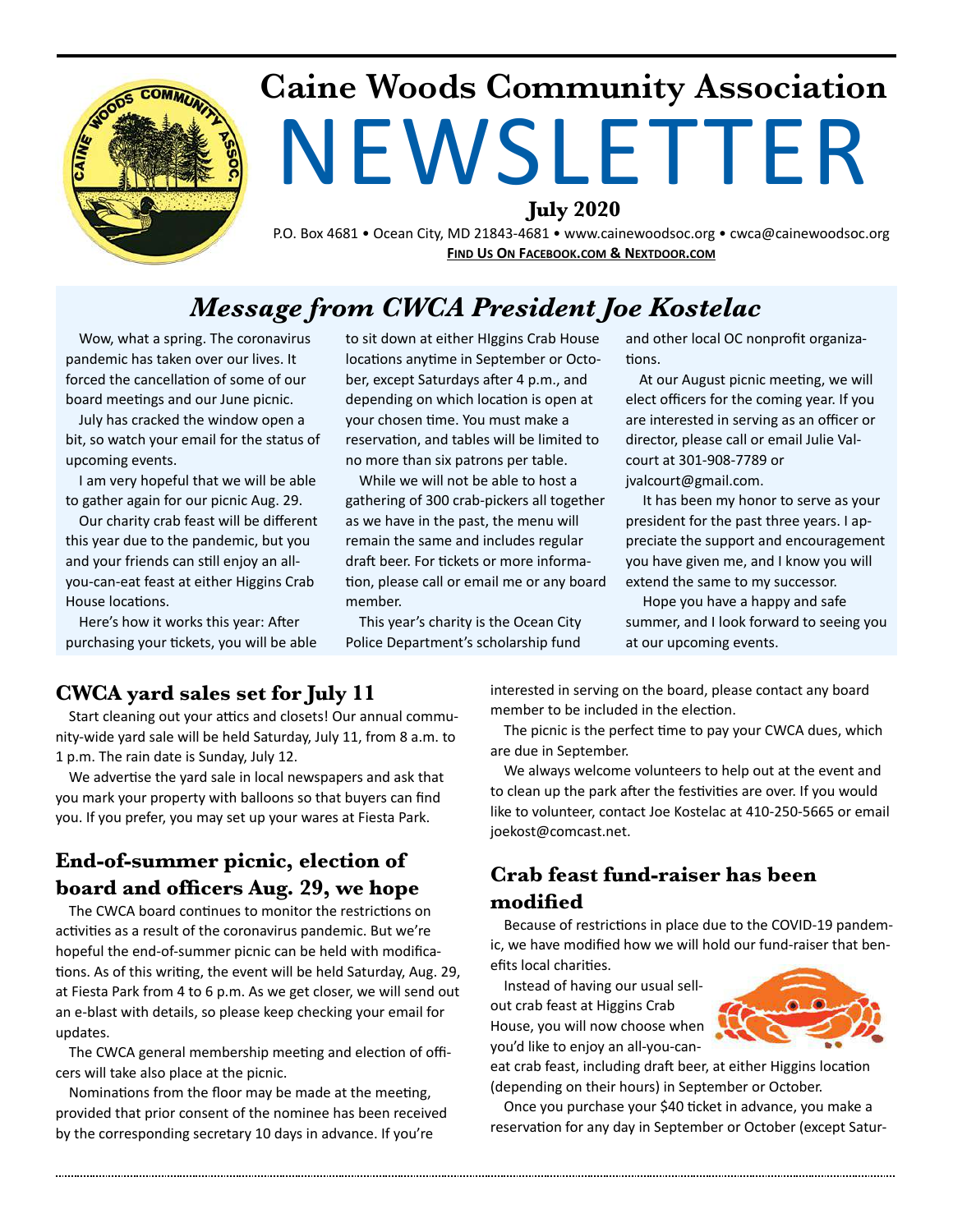days after 4 p.m.). Per state regulations, no more than six patrons can sit at one table, and reservations are a must. To purchase tickets, contact any board member; contact information is listed on the last page of this newsletter.

While we won't be able to gather in a large crowd as we have in the past, we will still be able to raise funds for the OC Police Department's scholarship fund and other local charities.

We hope members and their friends will continue to support our charitable work, and we thank Bob Higgins and his crew for working with us to formulate an alternate plan this year!

#### **Dues are due each September**

CWCA dues are payable each September and are \$20. If you receive this newsletter by mail and the date on the mailing label is 9/20, your dues will expire in September. Please use the form in this newsletter to renew your membership and print your email address.

If your email address changes, please email us at: [cainewoods@verizon.net](mailto:cainewoods@verizon.net).

#### **Need help during the pandemic? Your neighbors are on call!**

If you need a grocery or pharmacy run during these trying times but are hesitant to be in a crowd, the officers and board members of the Caine Woods Community Association are just a phone call or email away. We may not be able to find toilet paper, but we surely can get bread and milk.

Our telephone numbers and email addresses are listed elsewhere in this newsletter.

#### **OCPD offers bike registration**

#### **program**

The Ocean City Police Department offers a free bicycle registration program for all residents of Ocean City as a deterrent to crime and to promote safety.

When officers find abandoned bikes, they take them to the Public Safety Building for safe-keeping. If the bike is registered, officers will quickly return the bike to its registered owner.

To register your bike and receive a registration decal, visit [www.oceancitymd.gov/oc/departments/police/programs](http://www.oceancitymd.gov/oc/departments/police/programs) or call 410-723-6610.

#### **Beach wheelchairs available**

The Town of Ocean City offers beach wheelchairs to those in

need of assistance traveling across the sand. Chairs are located in numerous locked boxes along the beach including at 139th and 145th streets. For access, see a lifeguard or call 410-520-5231 from 10 a.m. to 4 p.m. daily.

Chairs may also be reserved on a first-come, first-served basis from

the Visitors Center on 40th Street (410-289-2800) and the Public Safety Building on 65th Street (410-723-6610). Remember, the chairs are bulky and you'll need a vehicle large enough to transport them. Also, you are responsible for safely storing the chairs once in your possession.

#### **What to do if you smell gas**

Natural gas and propane are odorless by nature, so for safety's sake, an odorant called mercaptan is added so that you will know if gas is escaping and recognize that a potentially dangerous situation may exist.

Natural gas and propane that have escaped can enter loca tions (including properties that don't have natural gas service) by migrating and entering through openings.

So, if you ever detect a "rotten egg" smell in or near your home or place of business, take the following precautions:

• Leave your home or building immediately.

• Immediately call your local emergency number (911) from a cell phone outside the home or building, or from a neighboring location, to immediately report the suspected gas leak.

• Do not use your telephone, turn on or off the light switches, light a match or do anything that might create a spark or flame.

• Do not re-enter the building where the leak is suspected until emergency professionals give the OK.

# **2020 CWCA events**

#### These events are subject to change. Members will be notified via email of changes. For details, contact any board member.

- **July 11, 2020:** Caine Woods yard sales, 8 a.m.-1 p.m. Rain date July 12.
- **July 22, 2020:** CWCA board meeting, 7 p.m. Tiburon meeting room.
- Aug. 26, 2020: CWCA board meeting, 7 p.m. Tiburon meeting room.
- Aug. 29, 2020: Picnic, membership meeting, election of officers, 4-6 p.m. Fiesta Park. Rain date Aug. 30. This event may be modified.
- Sept. 23, 2020: CWCA board meeting, 7 p.m. Tiburon meeting room.
- Oct. 28, 2020: CWCA board meeting, 7 p.m. Tiburon meeting room.
- **Nov. 1, 2020** (approximate): Newsletter mailing.
- **Dec. 8, 2020:** Caroling & holiday party, 6 p.m., Elks Club.

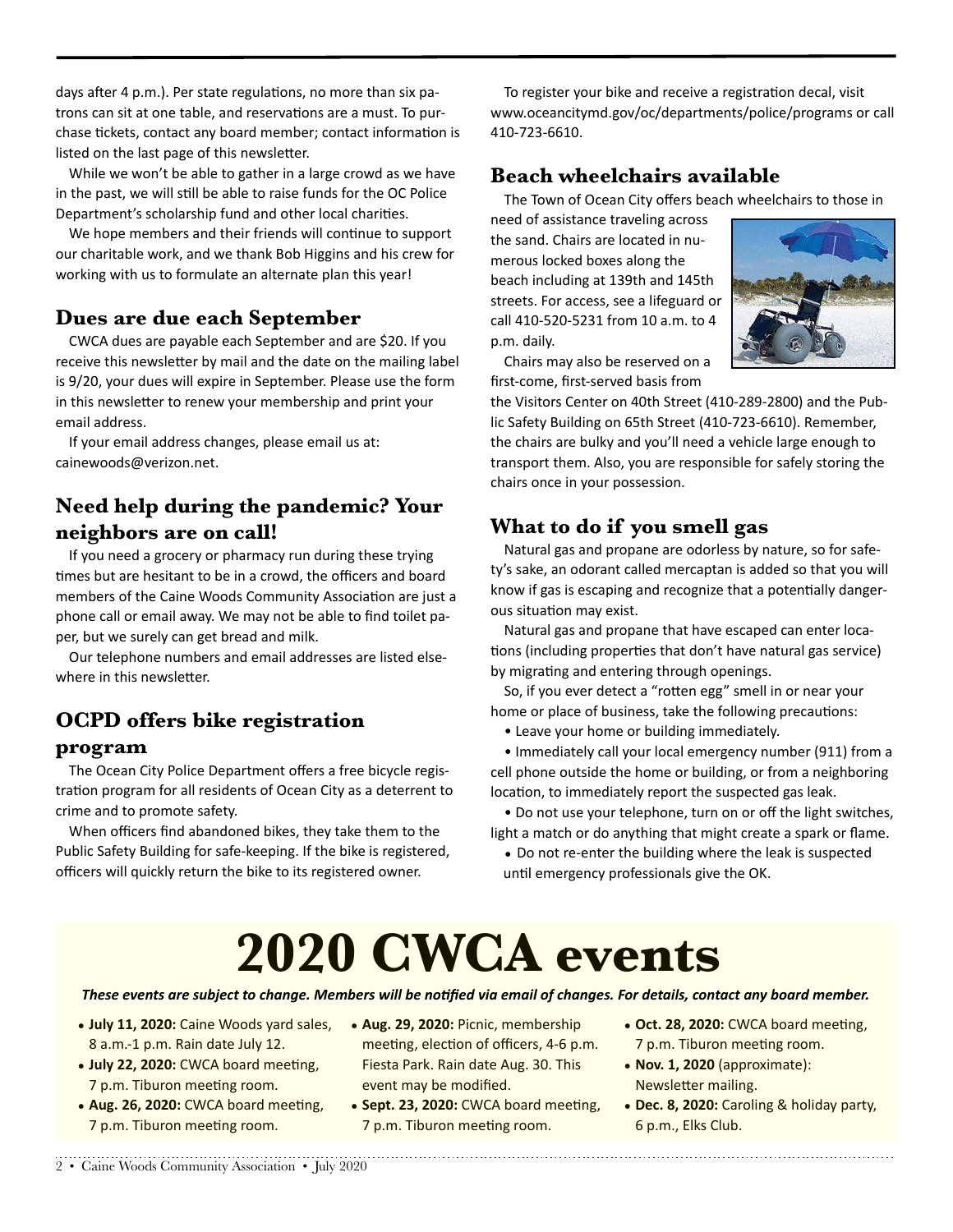# *Pollinator garden has blossomed!*



**Vance Row, chairperson of the CWCA Beautification Committee, has been working** *hard on the Fiesta Park pollinator garden. Last fall, he constructed the garden and planted the first plants.* 

**He** has now added flowers *and more perennials, a bird*  **bath and bird feeders.** 

**Thanks to his efforts and the** *assistance of Gail Blazer with*  the Town of Ocean City, the *Maryland PLANT Community Awards Program awarded Caine Woods with a Bronze Award!*



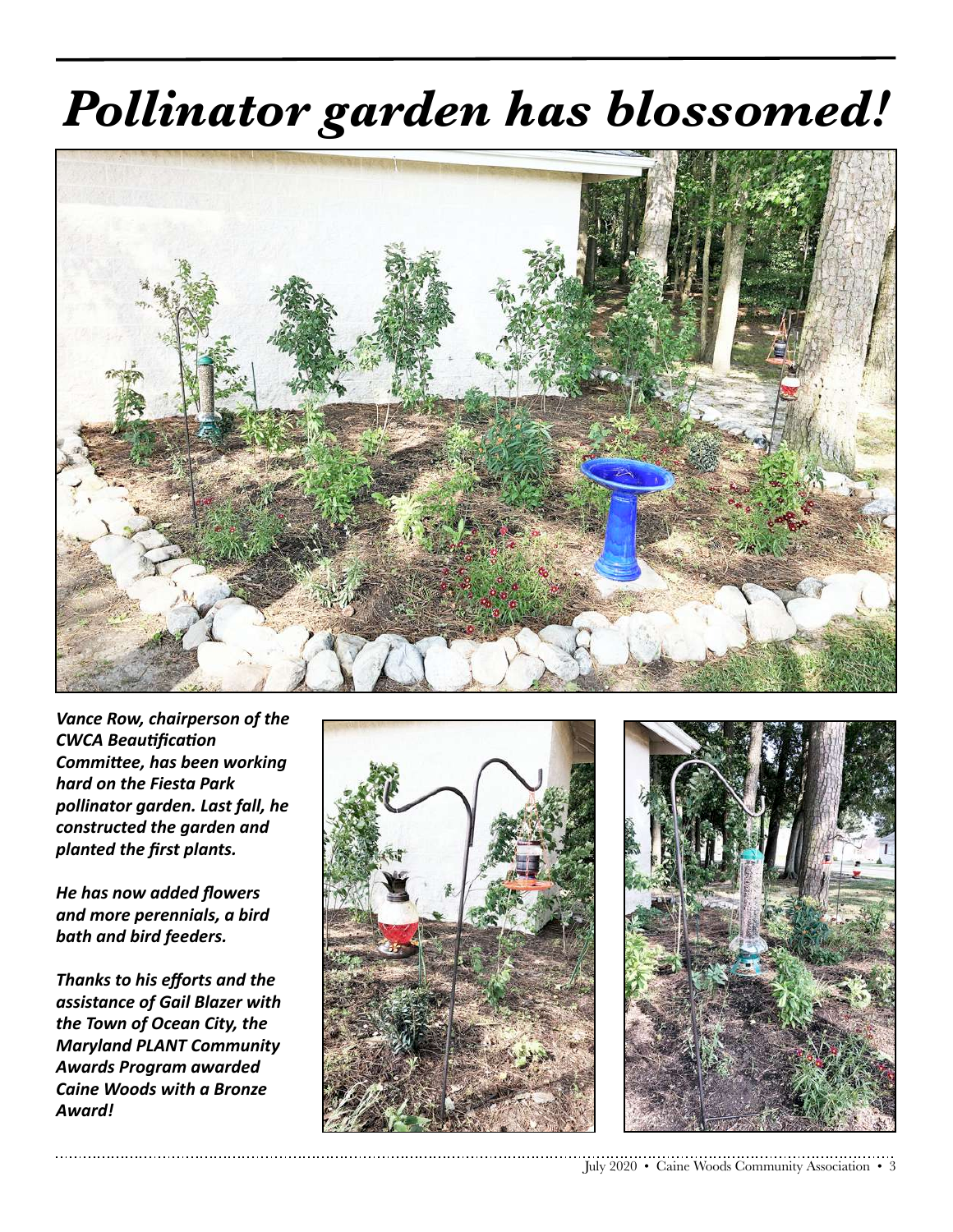# **Caine Woods history: 2001-2002**

Officers of the Caine Woods Community Association for 2001-2002 were Glenn Steckman, president; Lloyd Martin, vicepresident; Tonja Sas, treasurer; Robert LeMay, secretary; Margaret Sas, corresponding secretary; Christine Selzer, newsletter editor; M. Wayne Barbour, auditor.

Board members were Henry Ammerman, Jim Aschenbach, Frank Buscemi, Ellen Glagola, Gladys Handy, Irene Hansen, Fran Kennedy, Jack Nickels, Mark Paddack, Agnes Schaper and Jeannette Tressler.

A donation of \$40 was made to the OC Fire Department in memory of Ron Piero, and a \$500 donation was made to the Delmarva Sept. 11 disaster fund-raiser.

The board voted to change the dates of future board meetings from the third Thursday to fourth Wednesday of each month.

The president reported that improvements to Route 54 will begin soon.

The Town of Ocean City was working on a transit station with park and ride capabilities, similar to the one in West OC. The vacant parcel fronting Coastal Highway at 144th Street was being considered. The parcel was owned by the Diocese of Wilmington.

The city was discussing improving 139th Street and 141st Street with narrower streets and wider sidewalks.

The board discussed having paid adver tisements in the newsletter, but the idea

was later discarded because of taxation liability.

The community sign at 142nd Street and Dukes Avenue was damaged; Agnes Schaper painted it once it was repaired.

In May, the Cruisers left tire marks on 139th Street, which could not be cleaned up. People staying at the Fenwick Inn and at a home on 139th Street caused so many problems in the wee hours of the morning that the police were called.

The CWCA agreed to help the Little Salisbury neighborhood oppose a boat slip project at 85th-86th Streets, which is wetlands.

> *— Mary Ann LeMay, CWCA Historian*

**Find Us On Facebook.com and Nextdoor.com! www.cainewoodsoc.org**

**To ensure delivery of our emails, please add cainewoods@verizon.net and cwca@cainewoodsoc.org to your address book/contact list.**

### **CWCA Membership Application/Renewal**

|                | (Circle One) (First Name)                                                                                                                                                                                | (Spouse's First Name)                                                                                                                                                                                                | (Last Name)                                                                                                                                                                                                                    |
|----------------|----------------------------------------------------------------------------------------------------------------------------------------------------------------------------------------------------------|----------------------------------------------------------------------------------------------------------------------------------------------------------------------------------------------------------------------|--------------------------------------------------------------------------------------------------------------------------------------------------------------------------------------------------------------------------------|
|                | Mailing Address: National Address: National Address: National Address: National Address: National Address                                                                                                |                                                                                                                                                                                                                      |                                                                                                                                                                                                                                |
|                |                                                                                                                                                                                                          |                                                                                                                                                                                                                      |                                                                                                                                                                                                                                |
| (If Different) | Caine Woods Address: The Caine Woods Address:                                                                                                                                                            |                                                                                                                                                                                                                      | , Ocean City, MD 21842                                                                                                                                                                                                         |
|                |                                                                                                                                                                                                          |                                                                                                                                                                                                                      | Home: North Park and the Commission of the Commission of the Commission of the Commission of the Commission of the Commission of the Commission of the Commission of the Commission of the Commission of the Commission of the |
|                | <b>Email Address: Email Address: All Address: All Address: All Address: All Address: All Address: All Address: All Address: All Address: All Address: All Address: All Address: All Address: All Add</b> |                                                                                                                                                                                                                      |                                                                                                                                                                                                                                |
|                |                                                                                                                                                                                                          | Please print clearly. We send all emails BCC and we do not share your email address with anyone.<br>Make checks payable to CWCA in the amount of \$20.00 and mail to: CWCA, P.O. Box 4681, Ocean City, MD 21843-4681 |                                                                                                                                                                                                                                |
|                |                                                                                                                                                                                                          |                                                                                                                                                                                                                      |                                                                                                                                                                                                                                |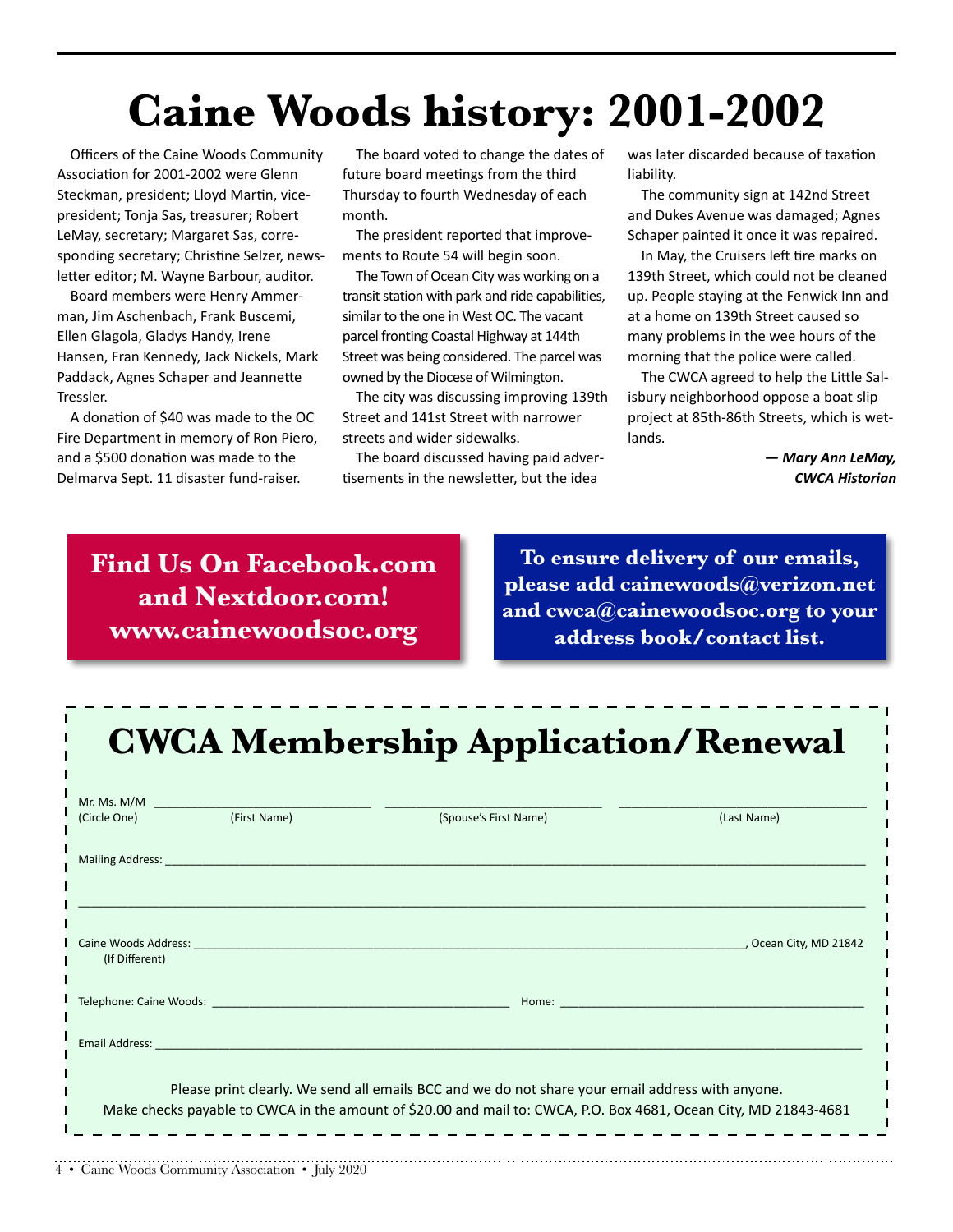### **Committee Reports**

#### **Board of directors meetings**

All association members are invited and encouraged to attend the CWCA board of directors meetings, which are held at the Tiburon Condominium meeting room on 141st Street between Sand Dune and North Ocean roads at 7 p.m. on the fourth Wednesday of each month except November and December.

If a change occurs, a note will be posted on the Tiburon meeting room door.

#### **Sunshine Committee**

Irene Hansen of the Sunshine Committee sends out cards to those experiencing both good and bad times  $-$  a birth, graduation or other special occasion, and in the event of illness or death.

We also send cards to members who are moving out of the area, to let them know that we will miss them. We know that these attempts to reach out are appreciated when we receive a note of thanks in response.

If you know of anyone experiencing a happy or sad event in their life, contact Irene at 410-250-1154 or iah317@aol.com and she will send a card.

Our deepest sympathies to Dennis Dare and his family on the loss of his mother.

Condolences also to the Green family and the entire Ocean City Police Department on the loss of Sgt. Charles (Chip) Green, a member of the Mounted Patrol.

And we send our thanks to Donna Umbel for her years of service on the CWCA board of directors.

#### **Historian**

As official historian of the Caine Woods Community Associa tion, Mary Ann LeMay maintains the historical records of the CWCA and provides articles for the newsletter on the neighborhood's beginnings.

If you have any relevant documents or photographs, please call Mary Ann at 410-250-4688 or email [rhlandmal@aol.com.](mailto:rhlandmal@aol.com)

#### **Beautification Committee**

The Beautification Committee always welcomes any volunteers who might like to help by plucking weeds or watering

flower beds nearby. If you are interested, please call or email Vance Row, 410-726-2469; v.row@comcast.net.

#### **Hospitality welcomes new residents**

The Hospitality Committee calls upon new residents to welcome them to our neighborhood and to give them a collection of goodies donated by local businesses, along with a CWCA newsletter. We also explain the benefits of joining the association and describe the many activities that go along with membership.

If you know of a new neighbor, please contact Julie Valcourt at 410-908-7789 or email javalcourt@gmail.com.

The cost of a membership is \$20 per year. That entitles members to admission to our picnics, with food and beverages provided.

Also, there is Christmas caroling followed by a party at the Elks Lodge, three newsletters per year and the opportunity to tell the board of directors about neighborhood concerns and suggestions. Members also receive timely email notifications regarding important events (hurricanes, road repairs, e.g.) in the community.

#### **Membership Committee**

When renewing your membership, please include your email address. We would like to keep you informed of activities, alert you if there is a concern in the neighborhood, and send this newsletter electronically unless you opt out.

If you change your email address, please let us know at cainewoods@verizon.net. We respect your privacy and do not share your email address with anyone.

#### *Welcome to our newest members!*

The CWCA is always looking for new members. If your neighbors are not members, encourage them to go to our website, [www.cainewoodsoc.org](http://www.cainewoodsoc.org), to view the newsletter and calendar of events. Invite them to join the association for just \$20 per year and describe all the benefits that go along with membership.

We welcome our newest members:

- Farah and Reza Maghsadi, Sinepuxent Avenue.
- Susan and Jeff Williams, 144th Street.
- Jamie and Tim Jones, 142nd Street.
- Sharon Dennison and Stephen Perry, Sailing Road.

#### **Remember, dues are due in September. Please renew your membership using the form on Page 4, or pay at the August picnic.**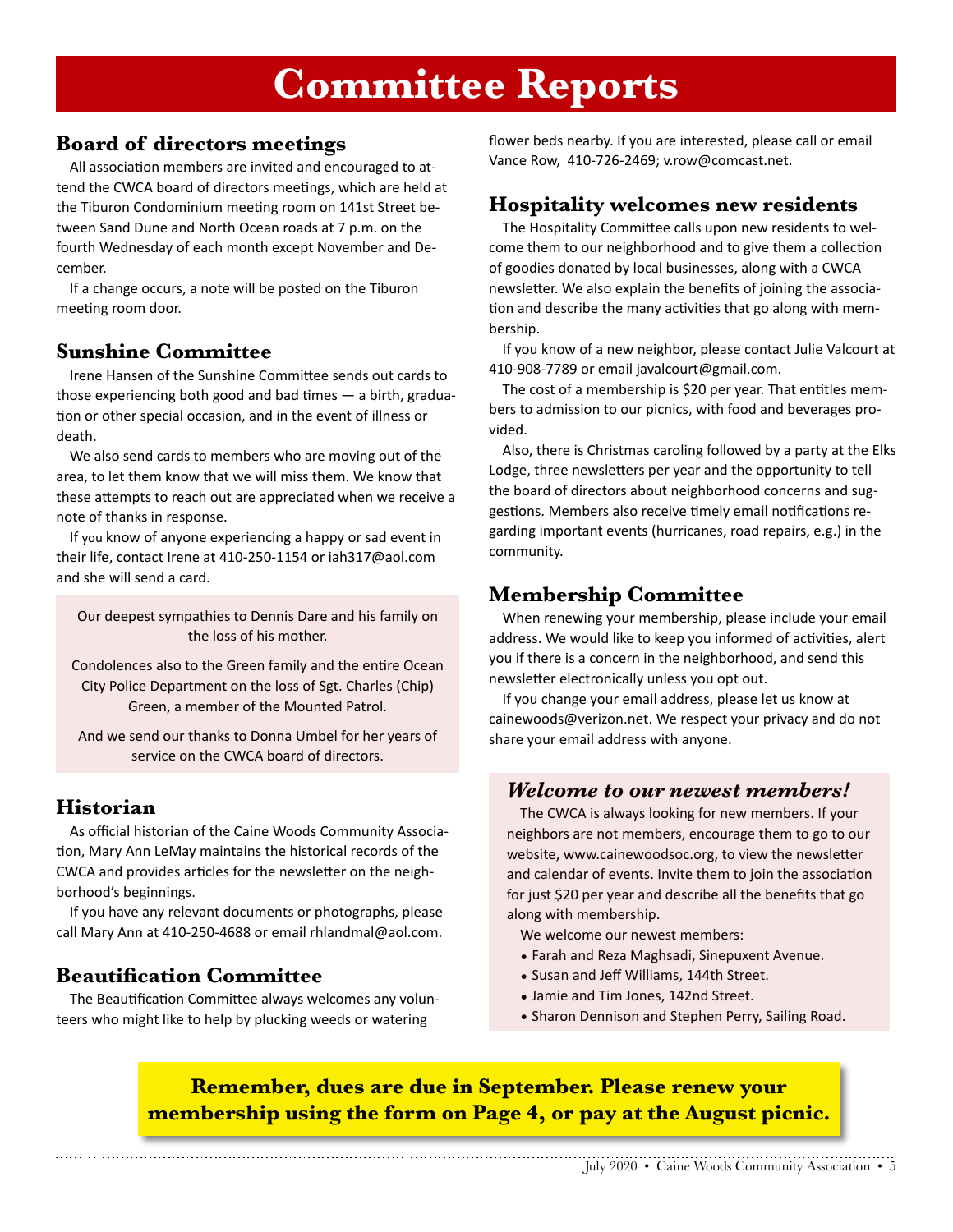## **Service Directory**









#### 6 • Caine Woods Community Association • July 2020





#### **Integrity Cleaning** Commercial and Residential jlyons1965@yahoo.com **Professional References Free Estimates** Bonded and Insured 443-523-4285

Jeanette Yurek Owner





### *Want to advertise?*

The cost is \$30 for CWCA members, \$50 for *non-members. The newsletter is published in March, July and November.* 

For more information, *call or email Joe Kostelac at 410-250-5665 or joekost@comcast.net.*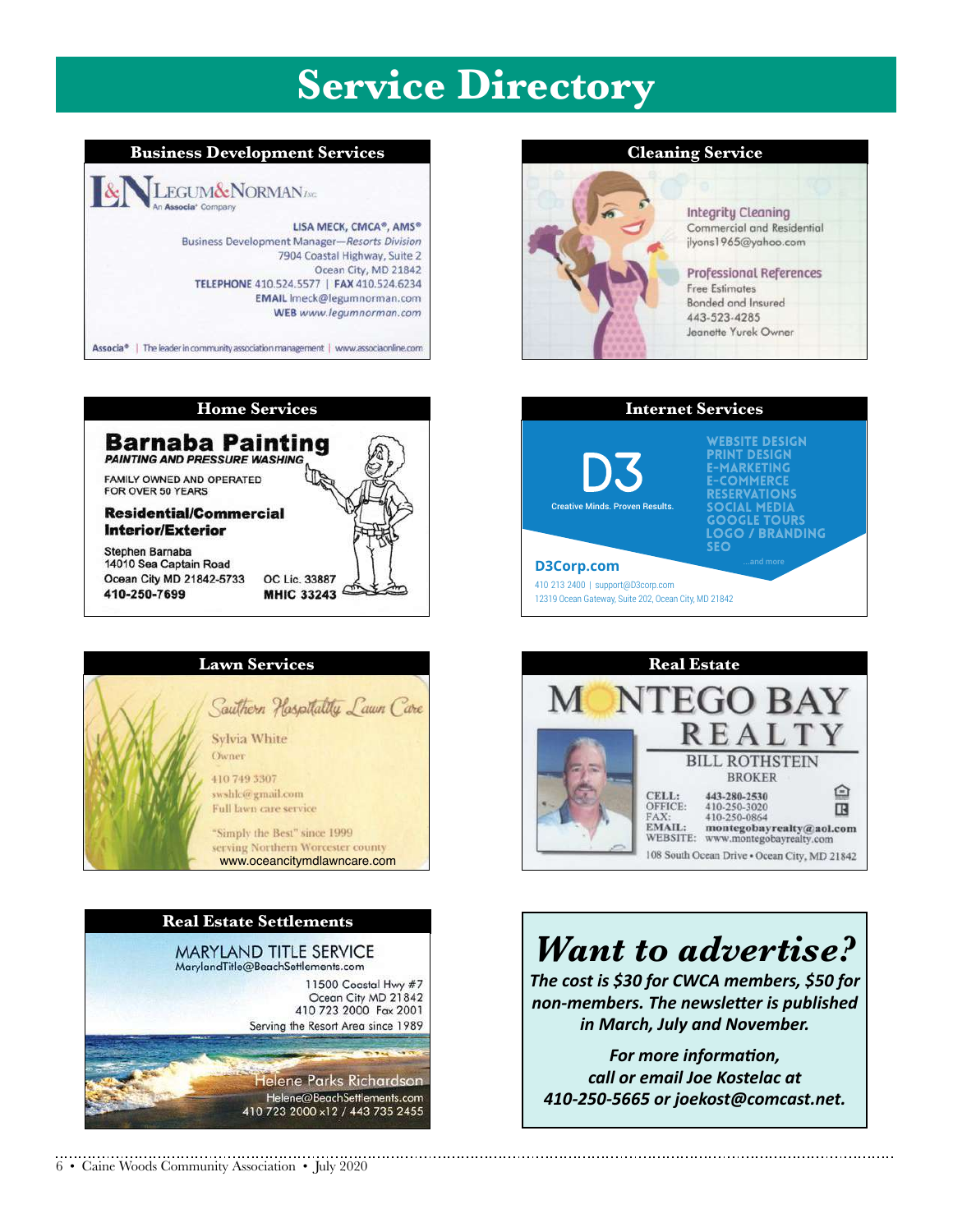#### **Keep an eye on overhanging trees, shrubs**

Please be aware that the Town of Ocean City periodically inspects trees and shrubbery throughout the town to ensure that landscaping does not impede the public right-of-way for passage.

The city's guidelines call for trees that overhang public sidewalks to have a 7 foot clearance, while those overhanging public streets must have a 14-foot clearance.

Those in violation are subject to fines and other penalties as described in the city code. For more information, call the OC Recreation and Parks Department at 410-250-0125.

#### **Beauty Spot Award nominees sought; deadline is July 5**

Ocean City's Beautification Committee is accepting nominations for the 2020 Beauty Spot Awards.

The categories include residential, condominium, retail, hotel, motel, commercial, restaurant and Boardwalk.

Only nominated properties will be judged, and the Beautification Committee is asking for the public's help in finding those special properties that are evidence of civic pride and community beauty.

"A property can be nominated by anyone, including the resident or owner of a residence or business, a relative, neighbor, friend, customer or just a passerby," said Beautification Committee Chairperson Donna Greenwood. "Once all nominations are in, the Beautification Committee will travel around town to view all the nominated properties and will judge them based on plants, flowers, trees, shrubbery, grasses, design, layout, etc. that complement the property."

Even those properties with little or no ground in which to plant can use containers, planters, window boxes, hanging baskets or something else to improve the 

curbside appeal of their property can be nominated.

Also, those who make an effort to beautify unattractive areas such as dumpsters, electric boxes, etc., can be recognized. The winners, with their awards, will be presented in the fall at a Mayor and City Council meeting.

To nominate a property, call Greenwood at 410-289-7060 or email your nomination to ocbeautification@hotmail.com before the July 5 deadline. Please include the property owner's name, correct street address and a contact phone number, as well as your name with a phone number.

#### **Drop off your old drugs at OCPD**

Don't know what to do with those old medications that have been hiding in the back of your medicine cabinet for months, or even years?

Take them to the drug drop-off box in the lobby of the Public Safety Building on 65th Street bayside. They will be disposed of properly, no questions asked.